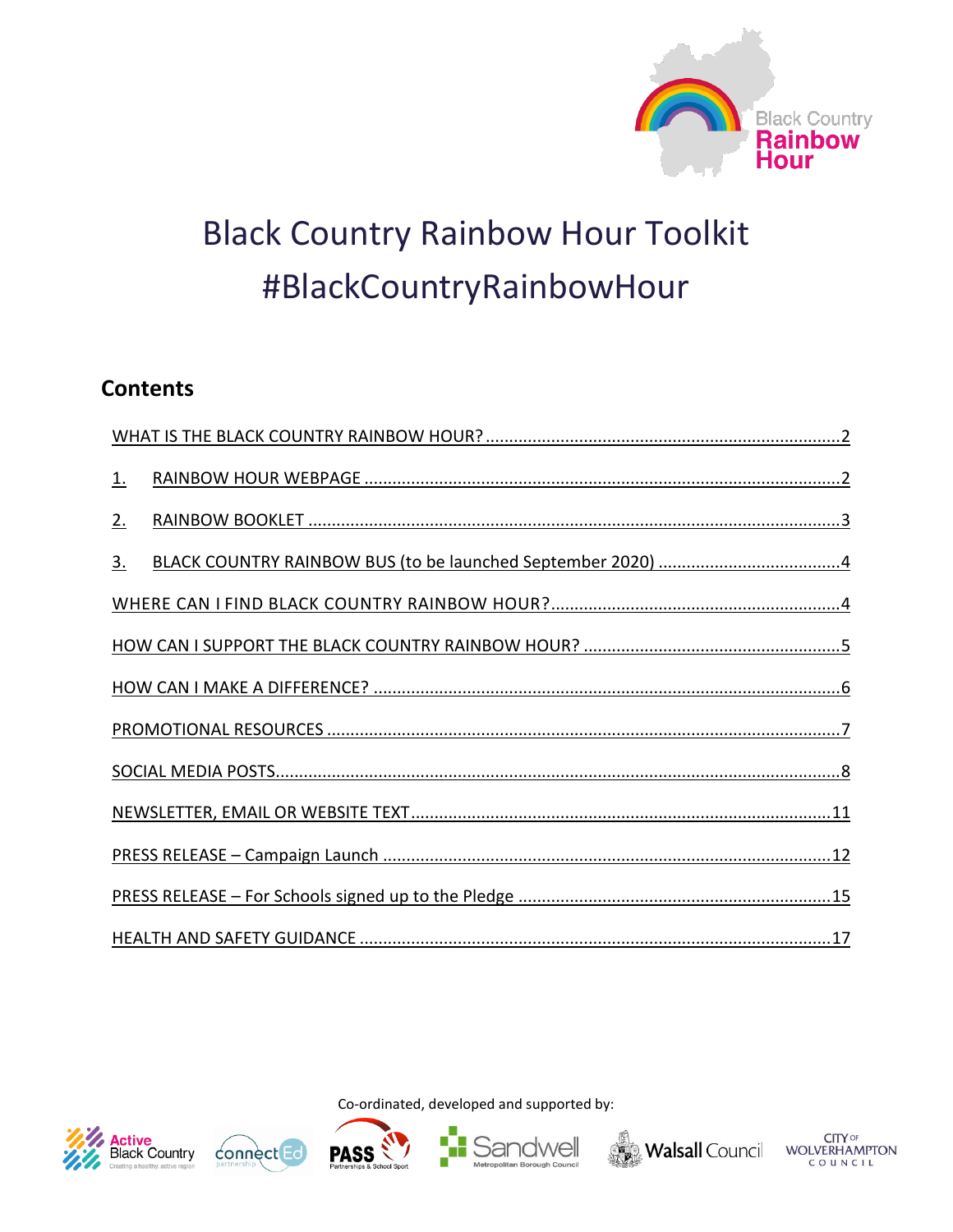<span id="page-1-0"></span>**We want to encourage all schools across the Black Country to incorporate wellbeing at the heart of all learning for their pupils. This campaign seeks to encourage all schools in the Black Country to commit and provide all pupils access to one hour of wellbeing and physical activity each day, whether that's those returning to school or those pupils still learning remotely from home.** 

The campaign seeks to build on and support schools through Barry Carpenters (CBE) concept of a 'Recovery Curriculum' that considers how the current climate is affecting our children, young people, families and colleagues. [https://www.recoverycurriculum.org/\)](https://www.recoverycurriculum.org/). All pupils, particularly those with trauma, difficult home situations and anxiety need support now more than ever. Abrupt change can trigger stress and leave mental scars.

The Rainbow Hour seeks to prioritise the well-being of all young people across the Black Country by dedicating an hour a day to help address this current national crisis. The campaign seeks to build confidence and strengthen the support young people have had during this time through positive physical, mental, social and emotional companionship, challenge and fun.

The Rainbow Hour is flexible in format so schools can tailor it to their school day (split into various intervals or a one-hour block). The campaign will support schools by:

- Providing resources and ideas for schools to deliver during their 'Rainbow Hour'
- Create a movement and encourage as many schools to sign up as possible
- Share best practice on what others schools are doing for their 'Rainbow Hour'

The campaign comes in 3 parts and includes:

# <span id="page-1-1"></span>1. RAINBOW HOUR WEBPAGE

# **The campaign will see specific webpages set up dedicated to all things 'Rainbow Hour'.**

The page can be found at [www.blackcountryrainbowhour.co.uk](http://www.blackcountryrainbowhour.co.uk/)

The webpage includes everything you need to know about the Rainbow Hour including access to the resources and the Rainbow Bus. As part of the campaign we are seeking to get all schools in the Black Country to pledge and commit to delivering the Rainbow Hour every day.

Co-ordinated, developed and supported by:

# **[Click here to pledge your support for the campaign](https://www.activeblackcountry.co.uk/rainbow-hour/pledge/)**











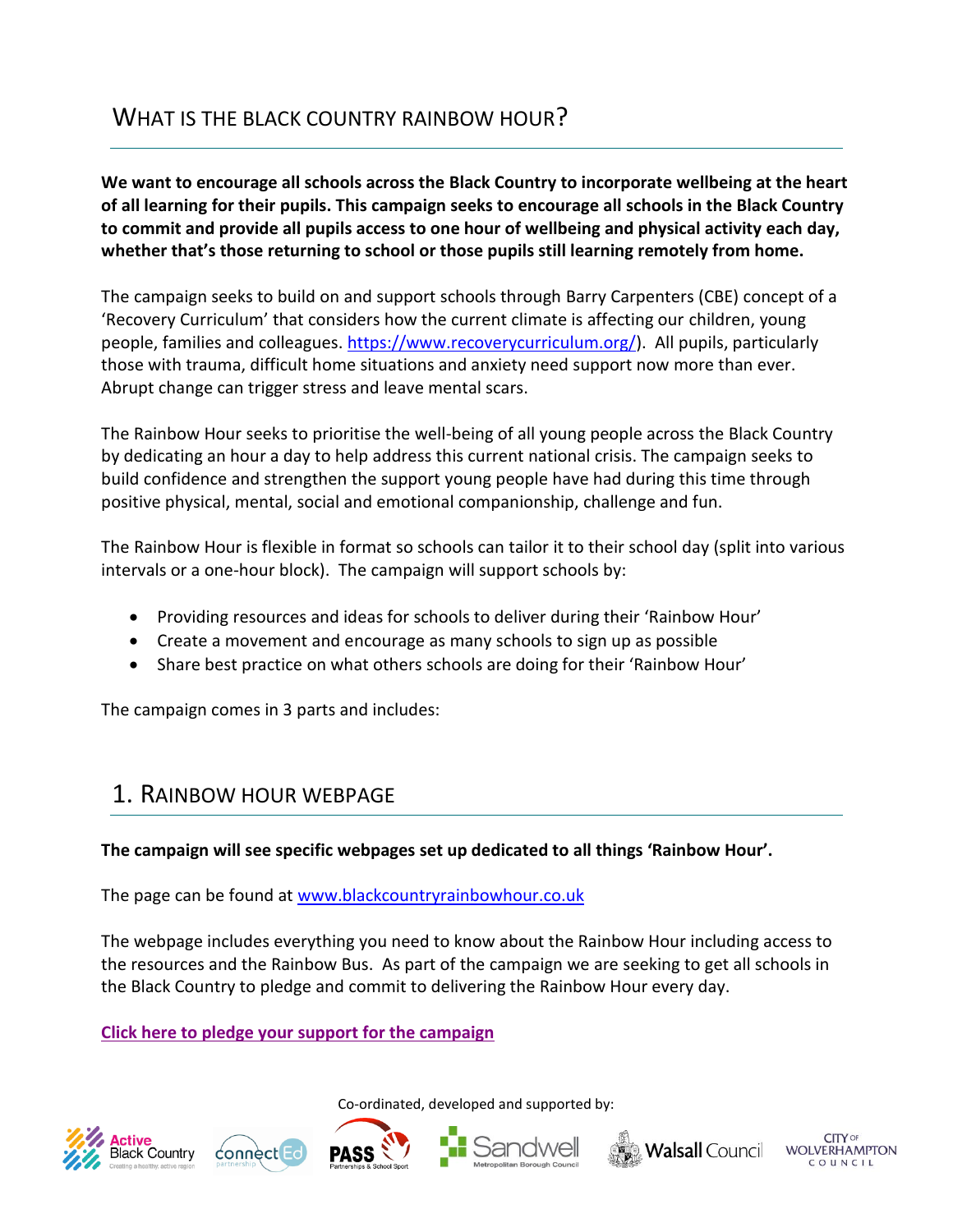# <span id="page-2-0"></span>2. RAINBOW BOOKLET

**The Rainbow Booklet will provide a range of wellbeing and physical activities for delivery in schools as part of their Rainbow Hour or can be shared with pupils still learning from home. A new edition will be released every two weeks with a range of new activities for Early Years right the way through to Year 13 pupils.** 

All activities within the Rainbow Booklet will follow the concept of the 3C's and are deliverable whilst following national guidance around social distancing:

- Allows **Communication** (helps with healing and coping).
- **Consistently** applied as young people need routine and consistency.
- A range of activities that give pupils a sense of **Control** which prevents them from being consumed by emotional reactions.

The resource:

- Can be used electronically or printed to send home for those without computer access
- Will be updated bi-weekly with new activities
- Provide further links to additional material
- The ability to downloaded into multiple languages for EAL pupils
	- o **Red -** Fielding and Striking Activities
	- o **Orange -** Ball Skills Activities
	- o **Yellow -** Move More Activities
	- o **Green -** Outdoor Activity
	- o **Blue -** Mental wellbeing and mindfulness activities
	- o **Indigo -** Personal Challenges/Multi Skills Activity
	- o **Violet -** Celebration and Creative Activities linked to a theme

#### **[Download a copy of the Rainbow Booklet](https://www.activeblackcountry.co.uk/rainbow-hour/the-rainbow-booklet/) here.**











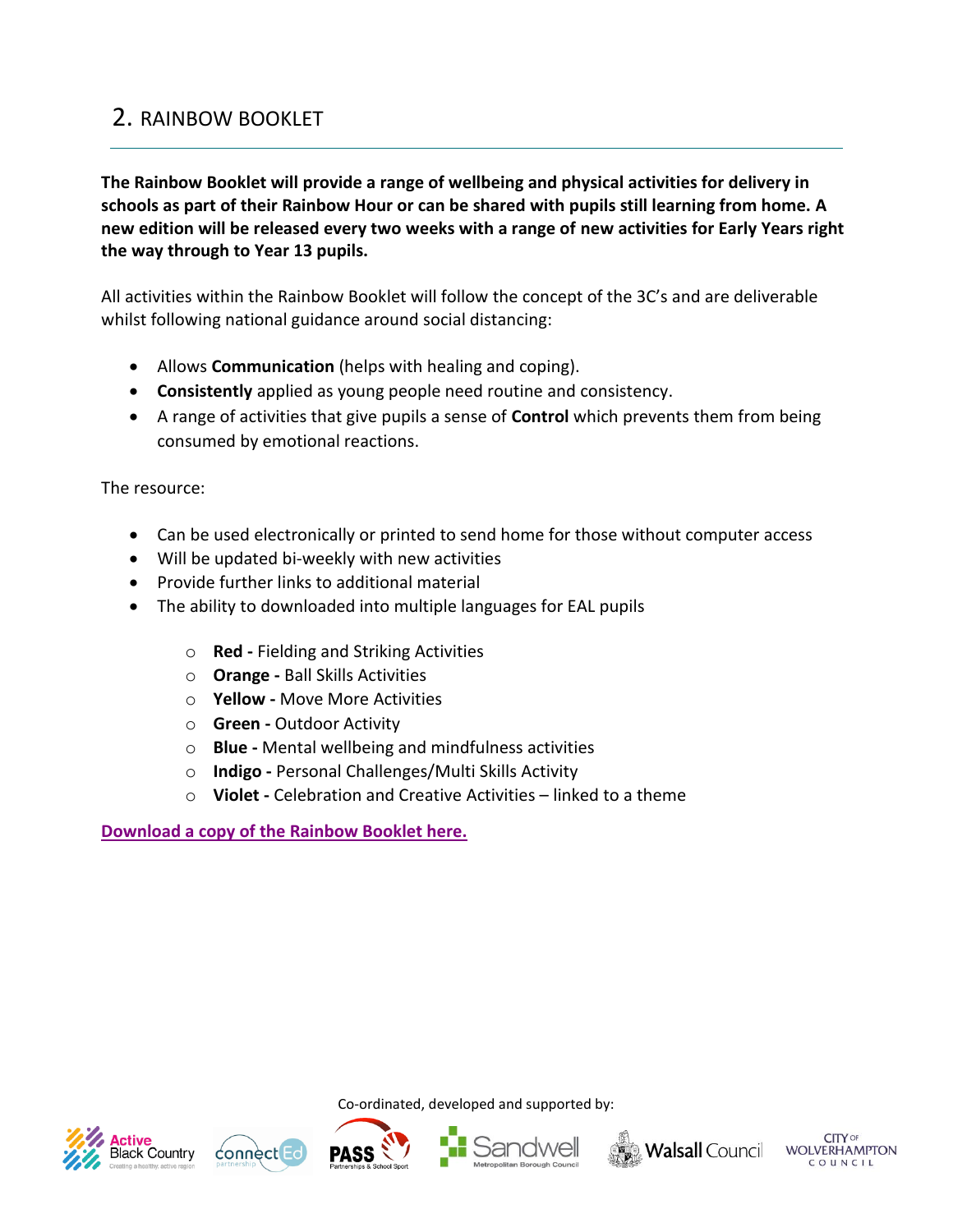# <span id="page-3-0"></span>3. BLACK COUNTRY RAINBOW BUS (to be launched September 2020)

Celebrating schools commitment to the campaign the Rainbow Bus will be going on tour to provide a Rainbow Hour of wellbeing and enrichment activities at schools across the Black Country.

The bus will provide children at your school with various enrichment activities and opportunities from local Black Country deliverers including self-employed and businesses who have been impacted by the Covid-19 outbreak.

The programme of activity will last for one hour at each school and will reach all areas of the Black Country. An example of some of the programme of activities can be found in the table below:

| <b>Rainbow Bus Enrichment Programme</b> |                          |                        |                   |
|-----------------------------------------|--------------------------|------------------------|-------------------|
|                                         |                          | Creative and           |                   |
| Circus Skills and                       | Multi Skills Physical    | mindfulness activities | The latest health |
| <b>Activities</b>                       | <b>Activity Stations</b> | such as                | and wellbeing     |
|                                         |                          | Kite flying/Puppetry   | guidance in       |
| Cheerleading/Dance                      | <b>Healthy Eating</b>    | Non-traditional        | relation to       |
|                                         | Resources and            | sporting taster        | Covid-19          |
|                                         | Guidance                 | sessions               |                   |

Further details will be available in due course at [www.blackcountryrainbowhour.co.uk](http://www.blackcountryrainbowhour.co.uk/)

# <span id="page-3-1"></span>WHERE CAN I FIND BLACK COUNTRY RAINBOW HOUR?

We have dedicated webpages set up to promote and shout about everything Rainbow Hour. This can be found at: [www.blackcountryrainbowhour.co.uk](http://www.blackcountryrainbowhour.co.uk/)

You can also follow the Rainbow Hour on Twitter, Facebook and Instagram by using and following the hashtag **#BlackCountryRainbowHour**











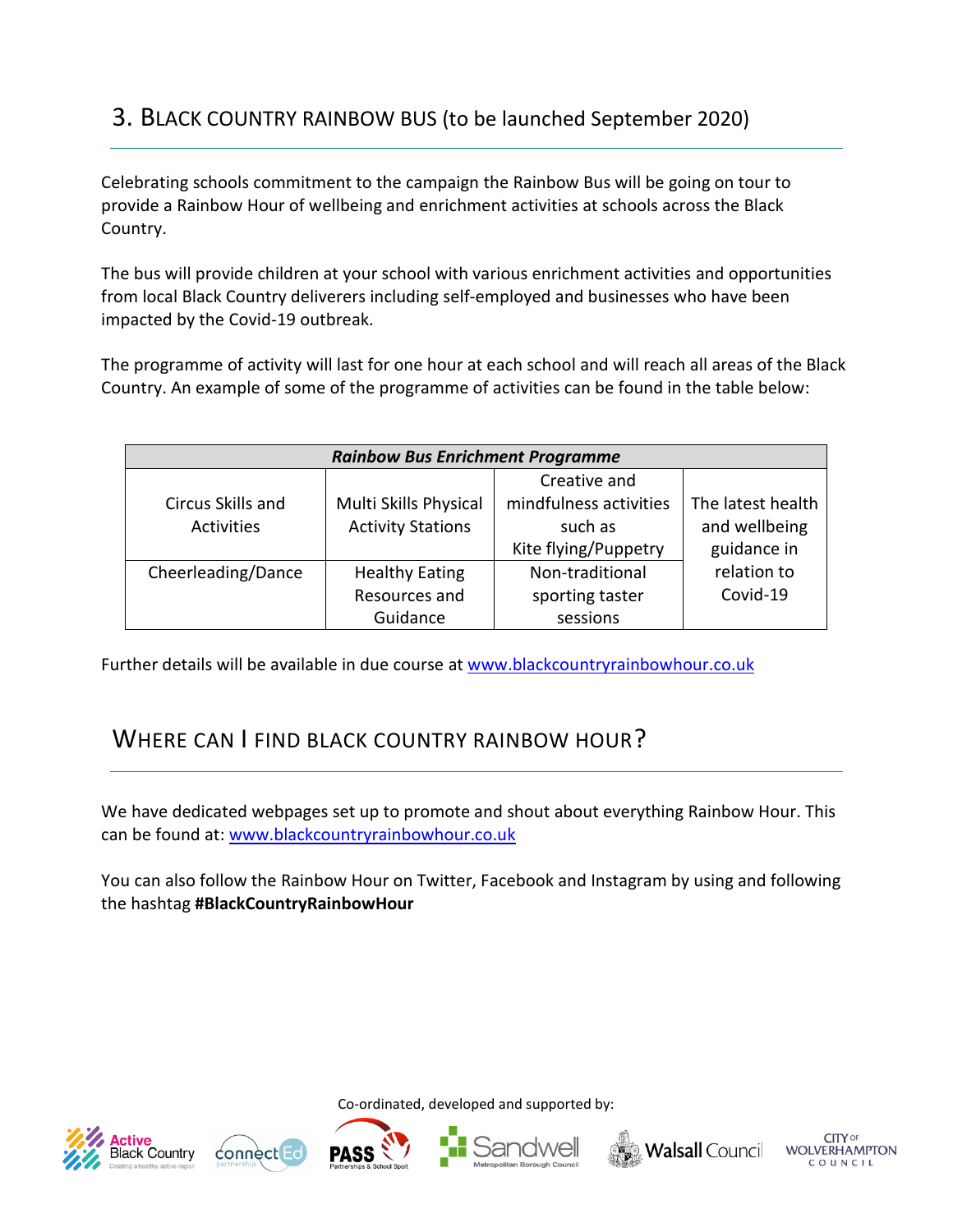# <span id="page-4-0"></span>HOW CAN I SUPPORT THE BLACK COUNTRY RAINBOW HOUR?

If you think this campaign is something your school community would find useful, please feel free to share it with them. We've listed a few suggestions below:

- 1. Sign up and pledge your schools support at [www.blackcountryrainbowhour.co.uk](http://www.blackcountryrainbowhour.co.uk/)
- 2. Download the **Rainbow Resource Book** for ideas on activities
- 3. Get planning and delivering your Rainbow Hours
- 4. Share our and your social media posts using **#BlackCountryRainbowHour**
- 5. Publish the press release on your website
- 6. Add the information to any school or education webpages you may have
- 7. Share it in your parent school newsletters
- 8. Contact the schools, school teachers and School Games Organisers and partners in your databaseto make them aware of the campaign, so they can share
- 9. Register your interest in the **Rainbow Bus** visiting your school











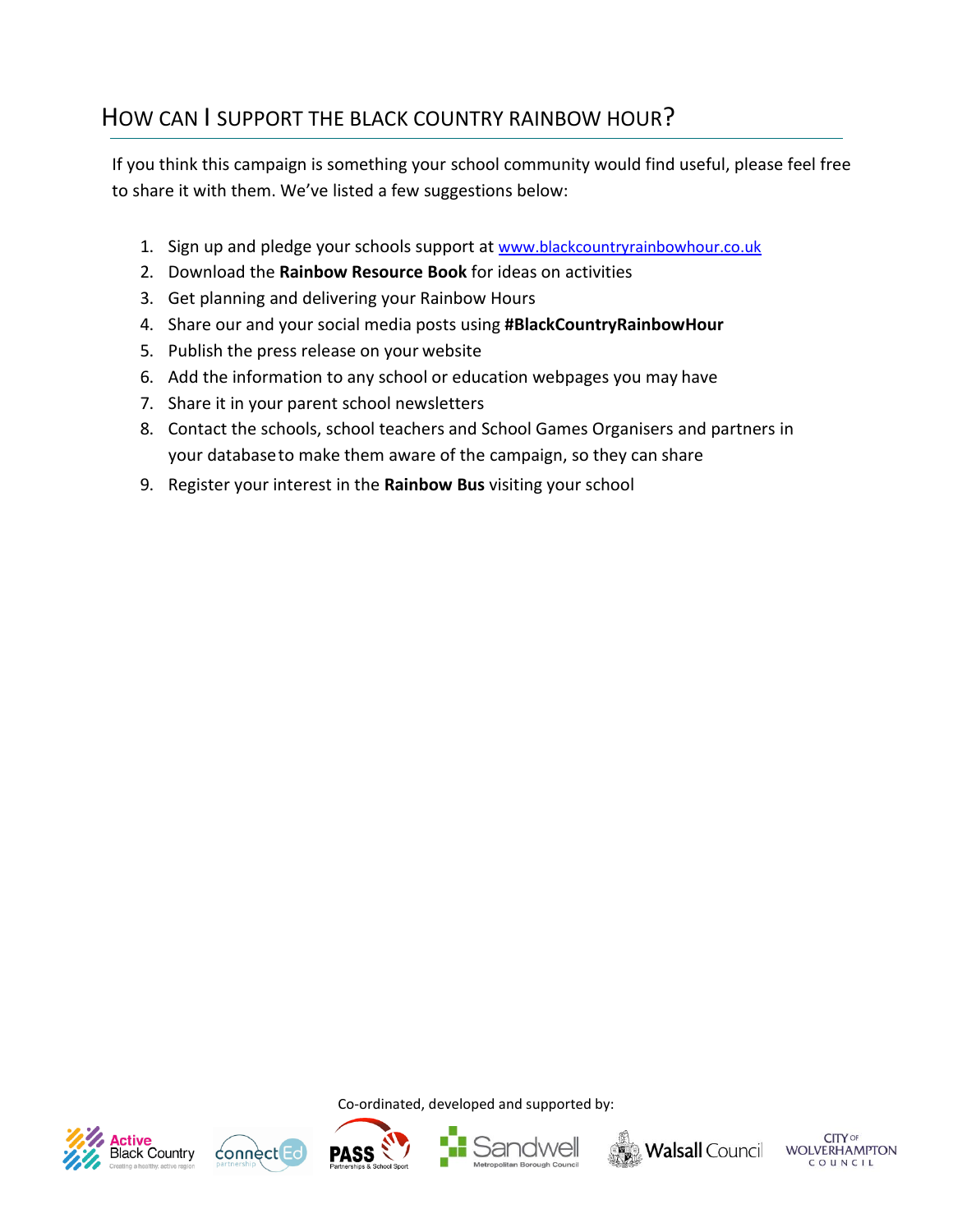## <span id="page-5-0"></span>**Headteachers and teachers**

- Pledge your school's support
- Plan your Rainbow Hour for **all** pupils at school or home **each day**
- Download and share the rainbow booklet for those pupils still at home
- Talk to other schools about the Black Country Rainbow Hour
- Encourage all members and external delivery partners of the school to be involved

#### **Governors**

- Check, challenge and encourage your primary school if they are not involved to provide a daily Rainbow Hour of activities
- Share and promote your Black Country Rainbow Hour ideas and activities on social media in newsletters and on your school's website

# **Parents/carers and Family**

- Use the Rainbow Booklet to ensure children and young people at home can experience the Rainbow Hour every day
- Check, challenge and encourage your primary school if they are not involved to provide a daily Rainbow Hour of activities
- Encourage your children to share what activities they did in their Rainbow Hour each day

## **Partners**

- Utilise your education networks to raise awareness of the campaign and encourage schools to pledge their support
- Utilise networks to promote innovative ideas for rainbow hours and local best practice

# **External School Deliverers**

- Take a look at the Rainbow Booklet for some ideas and inspiration!
- Encourage schools you are working in to sign up and pledge their commitment
- Be creative with your delivery in schools. Use the rainbow themes to develop sessions!
	- o **Red -** Fielding and Striking Activities
	- o **Orange -** Ball Skills Activities
	- o **Yellow -** Move More Activities
	- o **Green -** Outdoor Activity
	- o **Blue -** Mental wellbeing and mindfulness activities
	- o **Indigo -** Personal Challenges/Multi Skills Activity
	- o **Violet -** Celebration and Creative Activities linked to a theme











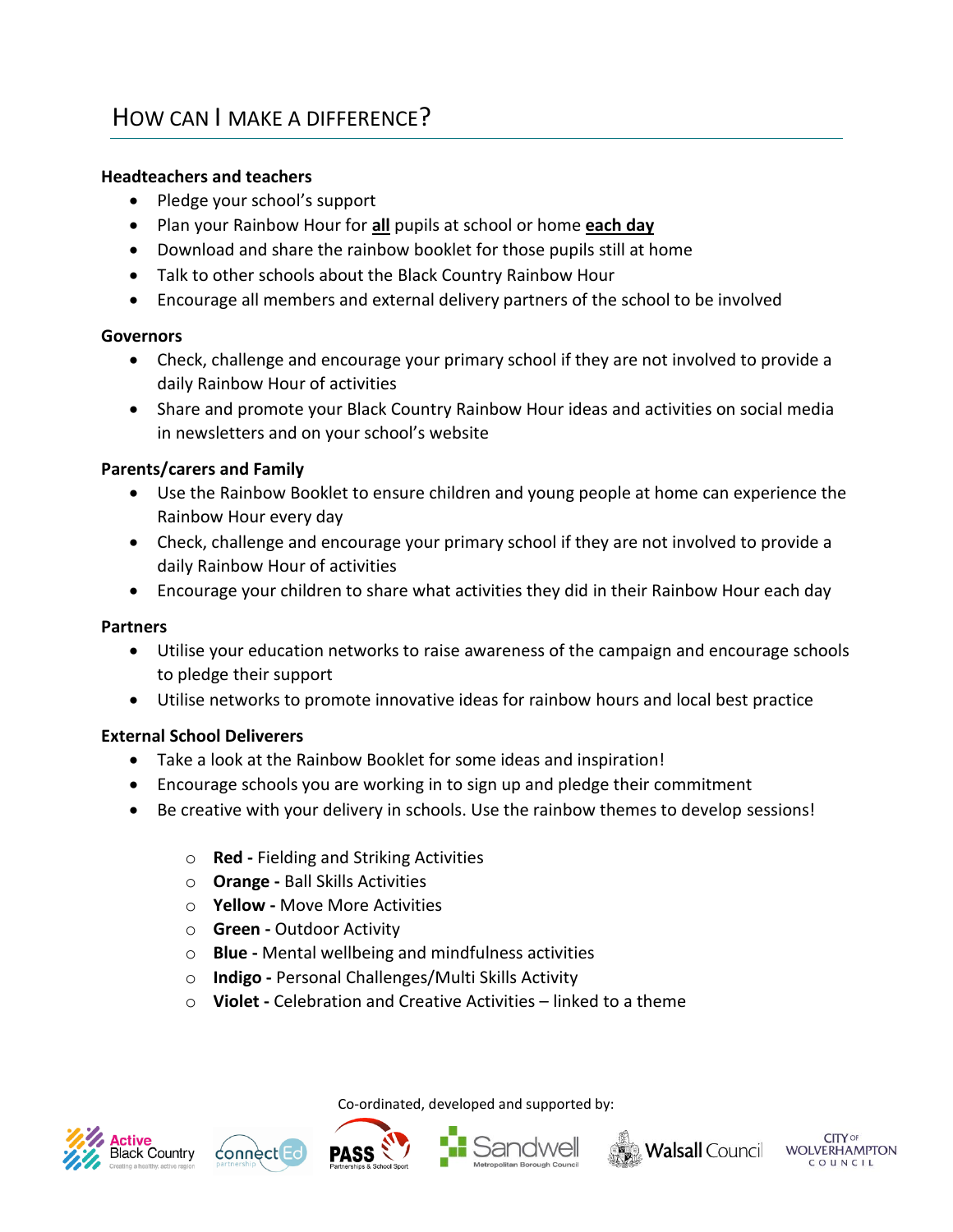# <span id="page-6-0"></span>PROMOTIONAL RESOURCES

To hopefully make life easier, we've created some resources to support the promotion of the Black Country Rainbow Hour.

- The Rainbow Hour Logo
- A launch press release, featuring quotes from some of the partners involved
- A press release example for schools to share that they have signed up to the Rainbow Hour
- Text for newsletters, emails or webpages
- Suggested social media posts and graphics
- An email signature graphic that can be used

All the above resources can be downloaded from **<https://bit.ly/3byqyRC>**

Website – [https://www.blackcountryrainbowhour.co.uk](https://www.blackcountryrainbowhour.co.uk/)

Twitter account – <https://twitter.com/BCbeactive>

Facebook - <https://www.facebook.com/ActiveBlackCountry/>

Instagram - <https://www.instagram.com/activeblackcountry/>

Hashtag - **#BlackCountryRainbowHour**









Co-ordinated, developed and supported by:





**CITY** OF **WOLVERHAMPTON**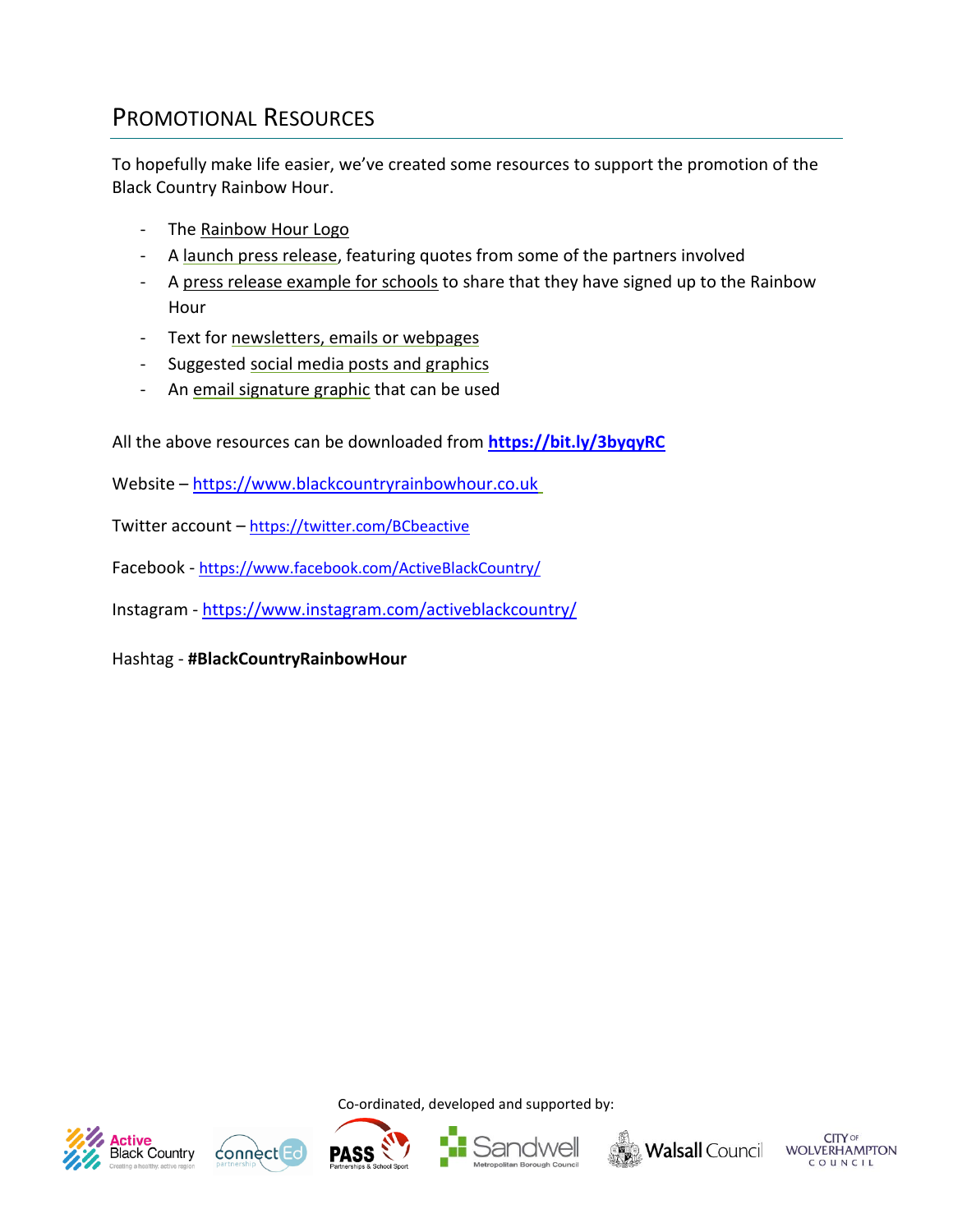# <span id="page-7-0"></span>SOCIAL MEDIA POSTS

We want to get teachers and schools to share the Black Country Rainbow Hour as wide as possible. We'll emphasise how this relates to the school curriculum.

We are aware there are likely to be a number of different audiences as part of the campaign, and will tailor messages accordingly.

The main strapline for the Rainbow Hour campaign is:

# **Black Country Rainbow Hour - Putting wellbeing at the heart of all learning for Black Country children and young people**

## **General**

Here are a few suggested social media posts, they can also be found [here.](https://bit.ly/3byqyRC)

We love these #BlackCountryRainbowHour activities for #children - a great way to keep active whether you're at school or at home. Find out more here:<https://bit.ly/2zkK3Ad>

Despite the easing of #lockdown and schools starting to return, you might still be struggling with your #MentalHealth. #BlackCountryRainbowHour has some fun ways to look after your child's wellbeing <https://bit.ly/2zkK3Ad>

Children should be active for at least 60 minutes s every day (that way parents can get another 30 minutes sleep every night…). Get some ideas for activities with #BlackCountryRainbowHour at <https://bit.ly/2zkK3Ad>

We can't believe #BlackCountryRainbowHour is now live and available for you to download! If you've not yet pledged your support, it's not too late. Visit us at <https://bit.ly/2zkK3Ad>

What's motivating you this Monday? Start the week the way you mean to go on, check out #BlackCountryRainbowHour and support the pupils in your school to stay active and improve their mental wellbeing<https://bit.ly/2zkK3Ad>

Co-ordinated, developed and supported by:













**WOLVERHAMPTON**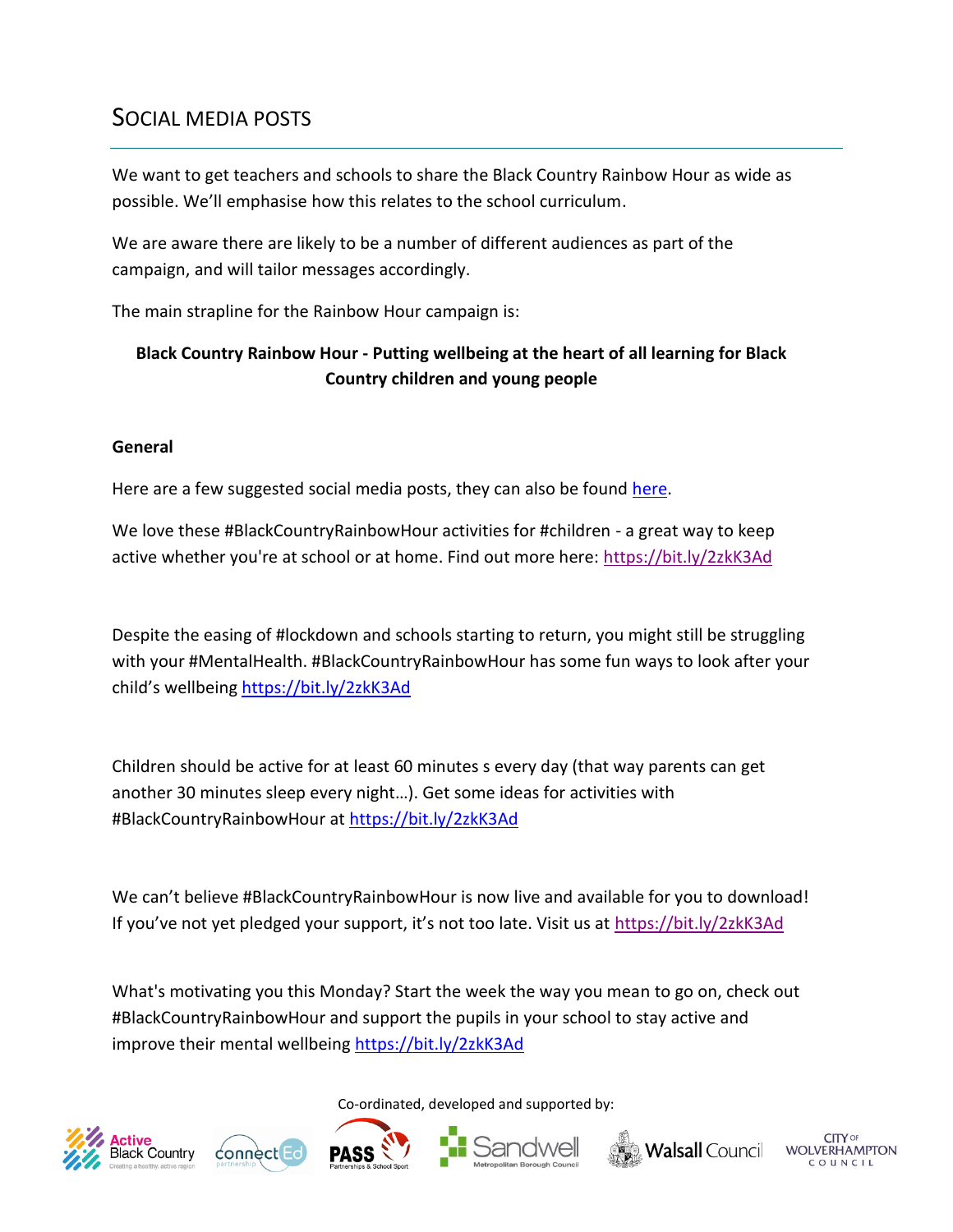During this time it is still very important to keep #active both for good mental and physical health that's why we are delighted to be launching #BlackCountryRainbowHour. A great resource for all pupils <https://bit.ly/2zkK3Ad>

# **For Schools**

Here are a few suggested social media posts, they can also be found [here.](https://bit.ly/3byqyRC)

{SCHOOL NAME] has just pledged support for #BlackCountryRainbowHour. We can't wait to get involved and give our pupils access to 1 hour of wellbeing and physical activity each day! You can too at<https://bit.ly/2zkK3Ad>

During this time, it is still very important to keep active both for good mental and physical health, that's why we are delighted to be supporting #BlackCountryRainbowHour. Visit <https://bit.ly/2zkK3Ad> and pledge your support

We are delighted to support #BlackCountryRainbowHour and have pledged the support of our school to offer one hour of #wellbeing and #PhysicalActivity every day for our children and young people.<https://bit.ly/2zkK3Ad>

We love these activities for #children - a great way to keep active whether you're at school or at home. Take a look at #BlackCountryRainbowHour to find out more! <https://bit.ly/2zkK3Ad>

Despite the easing of #lockdown and schools starting to return you might still be struggling with your #MentalHealth. #BlackCountryRainbowHour has some fun ways to look after your child's wellbeing! <https://bit.ly/2zkK3Ad>

#### **For Parents/Pupils**

Here are a few suggested social media posts, but more can be found [here.](https://bit.ly/3byqyRC)

If you're looking for something fun and active to help the kids use all that extra energy, download the #BlackCountryRainbowHour Activity Booklet <https://bit.ly/2zkK3Ad> for some great activity ideas!











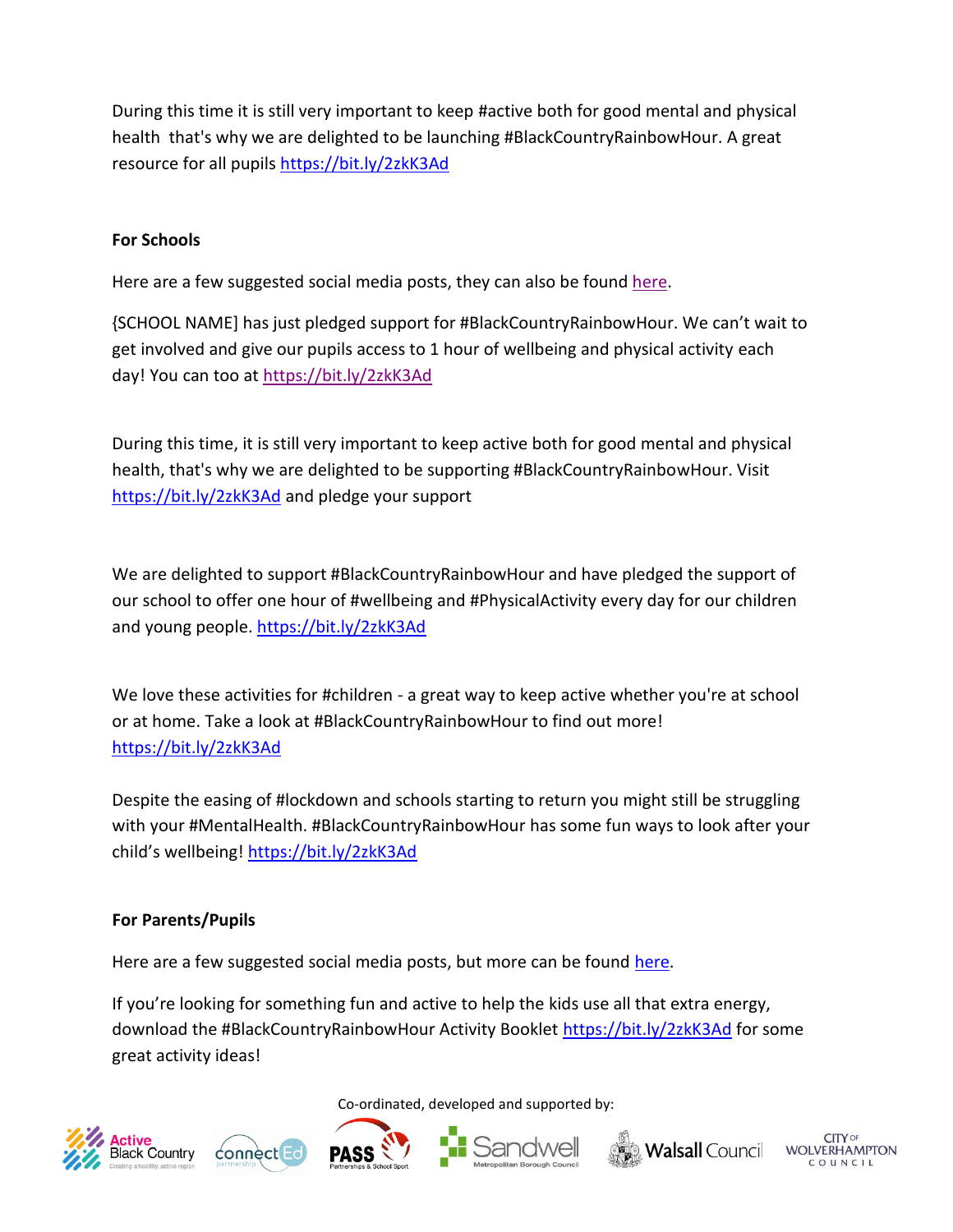We love these activities for our #children - a great way to keep active whether you're at school or at home. Take a look at #BlackCountryRainbowHour for some #fun inspiration! <https://bit.ly/2zkK3Ad>

## **For External School Deliverers**

Here are a few suggested social media posts, but more can be found here.

As a provider of #sport and #PhysicalActivity opportunities to #BlackCountry schools, we are delighted to be supporting the #BlackCountryRainbowHour campaign. Take a look at the website for more details <https://bit.ly/2zkK3Ad>

We are delighted to support #BlackCountryRainbowHour and have pledged the support of our organisation to offer #wellbeing and #PhysicalActivity to #BlackCountry children and young people <https://bit.ly/2zkK3Ad>











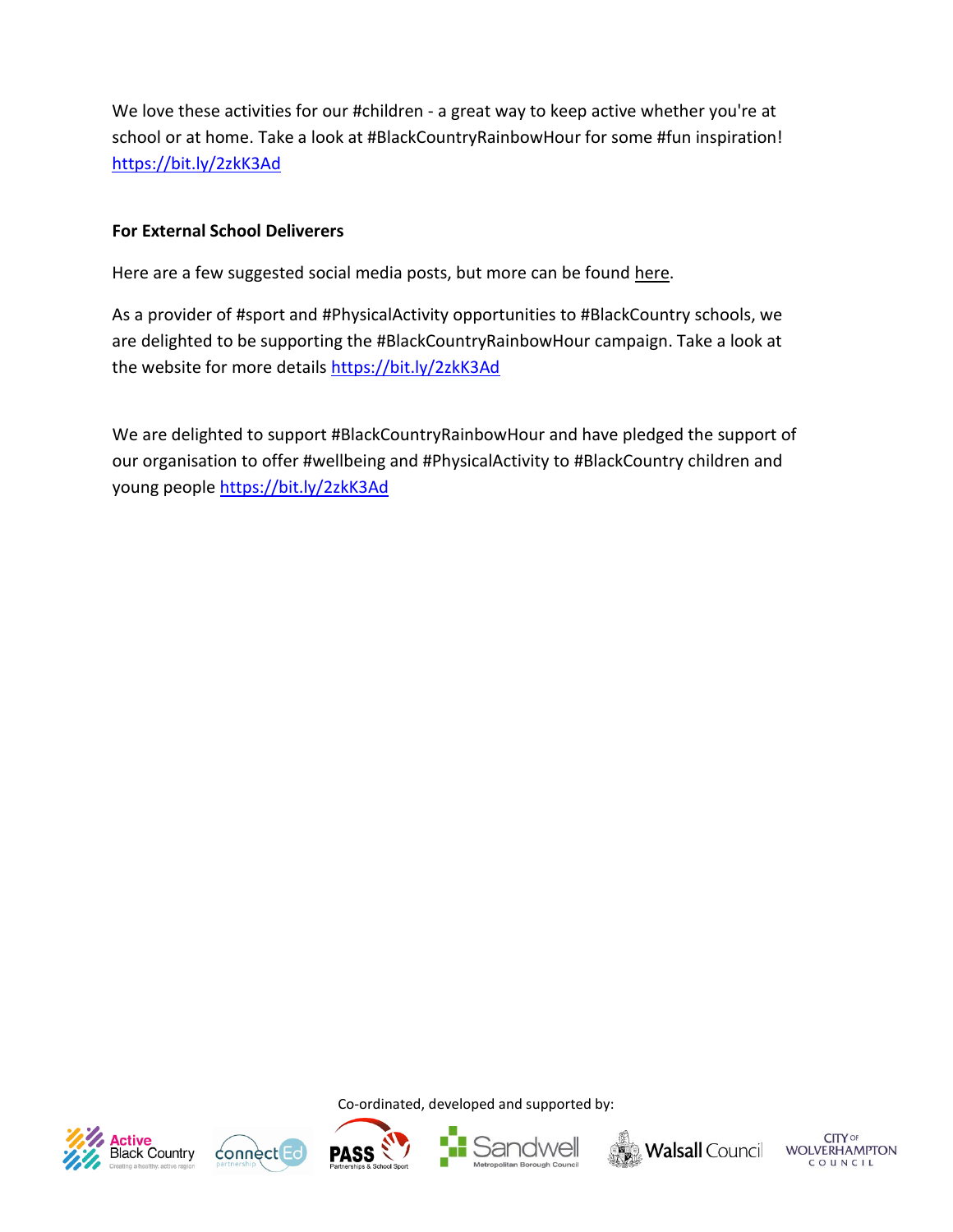# <span id="page-10-0"></span>NEWSLETTER, EMAIL OR WEBSITE TEXT

Here are some short bits of text that you could use in newsletters, on websites or in emails.

**Physical education and Early Years specialists from across the Black Country have come together to provide schools and parents with the resources to offer all pupils access to one hour of wellbeing and physical activity each day.** 

The Black Country Rainbow Hour is a fun way for schools to ensure their pupils stay active. [Check](https://bit.ly/2zkK3Ad)  [it out here.](https://bit.ly/2zkK3Ad)

**Keeping active and healthy in these strange times is really important, and that's why the Black Country Rainbow Hour is a useful way to quickly put together activities to entertain and burn off some of that energy.** 

The Rainbow Hour can be done in school but can also be used to educate the kids at home. [Check it out.](https://bit.ly/2zkK3Ad)

# **If you're trying to get the balance between educating and entertaining the kids at home, then you're not alone!**

The Black Country Rainbow Hour is a fun way to engage young people in health and wellbeing activities at home or at school.

Take a look at the resources and see what activities you would like to have a go at. Click here for [more details.](https://bit.ly/2zkK3Ad)











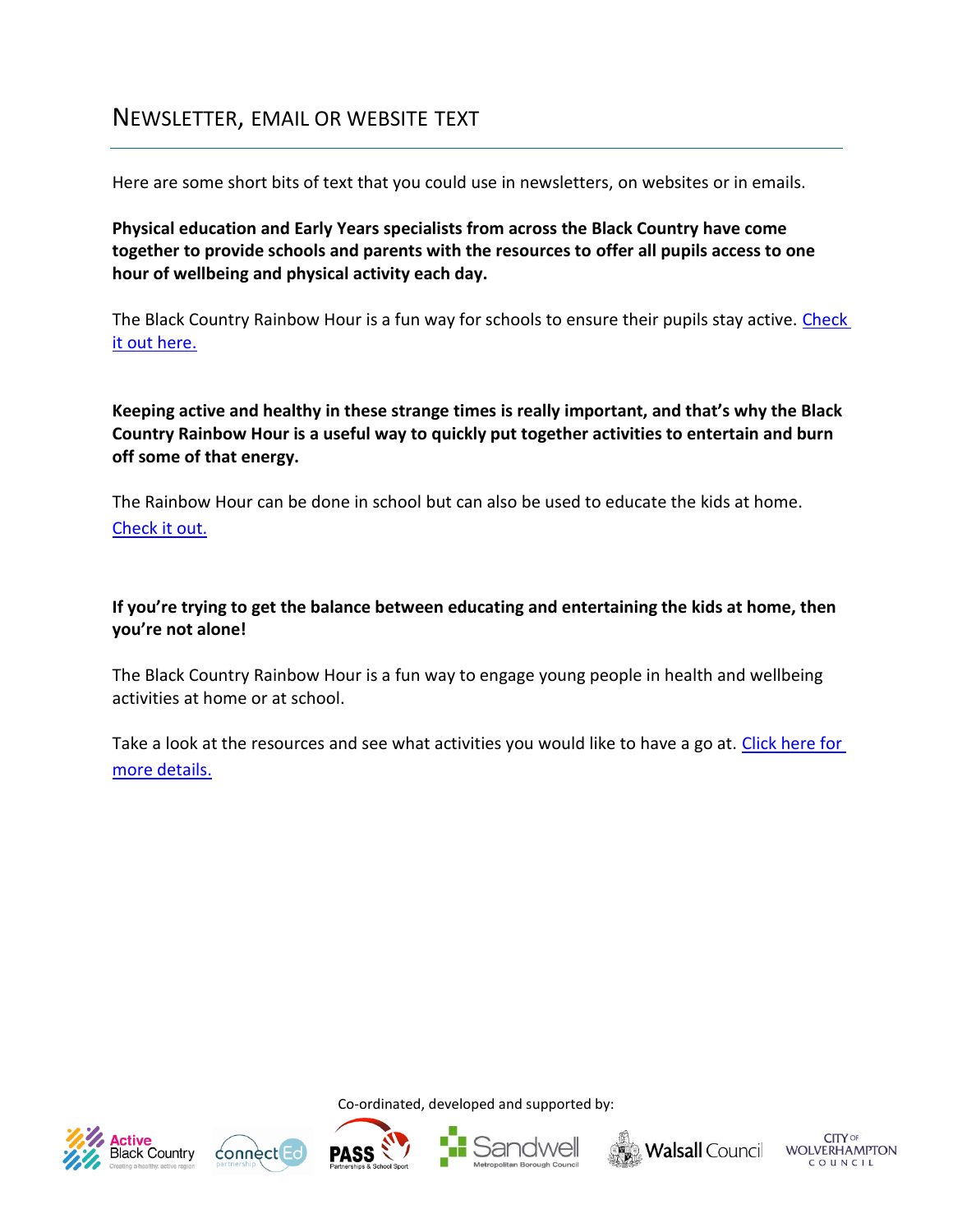# <span id="page-11-0"></span>**Schools Across the Black Country are urged to Pledge One Hour of Wellbeing and Physical Activity Every Day for all their Pupils**

- **New Black Country Rainbow Hour campaign launched**
- **Encouraging all schools to pledge 1 hour of wellbeing and physical activity every day**
- **A range of activities are available in the Rainbow Booklet to support pupils and home or at school**

The Black Country Rainbow Hour, launched today, Thursday 28<sup>th</sup> May 2020, encourages schools to provide all pupils with access to one hour of wellbeing and physical activity each day, whether that's those returning to school or those pupils still learning remotely from home.

The campaign has been developed in partnership with the Black Country Local Authorities to ensure it can be taken Black Country wide with the concept evolving through the work of ConnectEd Partnership and School Games Organisers across the Black Country to ensure all young people get access regardless of postcode.

The Black Country Rainbow Hour seeks to prioritise the well-being of all young people across the Black Country by dedicating an hour a day to help address this current national crisis. The Rainbow Hour seeks to build confidence and strengthen the support young people have had during this time through positive physical, mental, social and emotional companionship, challenge and fun.

The Black Country Rainbow Hour campaign incorporated numerous elements:

- A webpage dedicated to all things 'Rainbow Hour' where schools and organisations can sign up and pledge their support to the campaign [www.blackcountryrainbowhour.co.uk](http://www.blackcountryrainbowhour.co.uk/)
- A Rainbow Booklet which provides a range of wellbeing and physical activities and ideas to support delivery of the Rainbow Hour in Schools. The booklet has been designed so it can be shared with pupils still learning from home so all children can experience a daily Rainbow hour.
- A Rainbow Bus which will be going out on tour across the Black Country to deliver a Rainbow Hour of wellbeing and enrichment activities at schools from September 2020 (onwards).









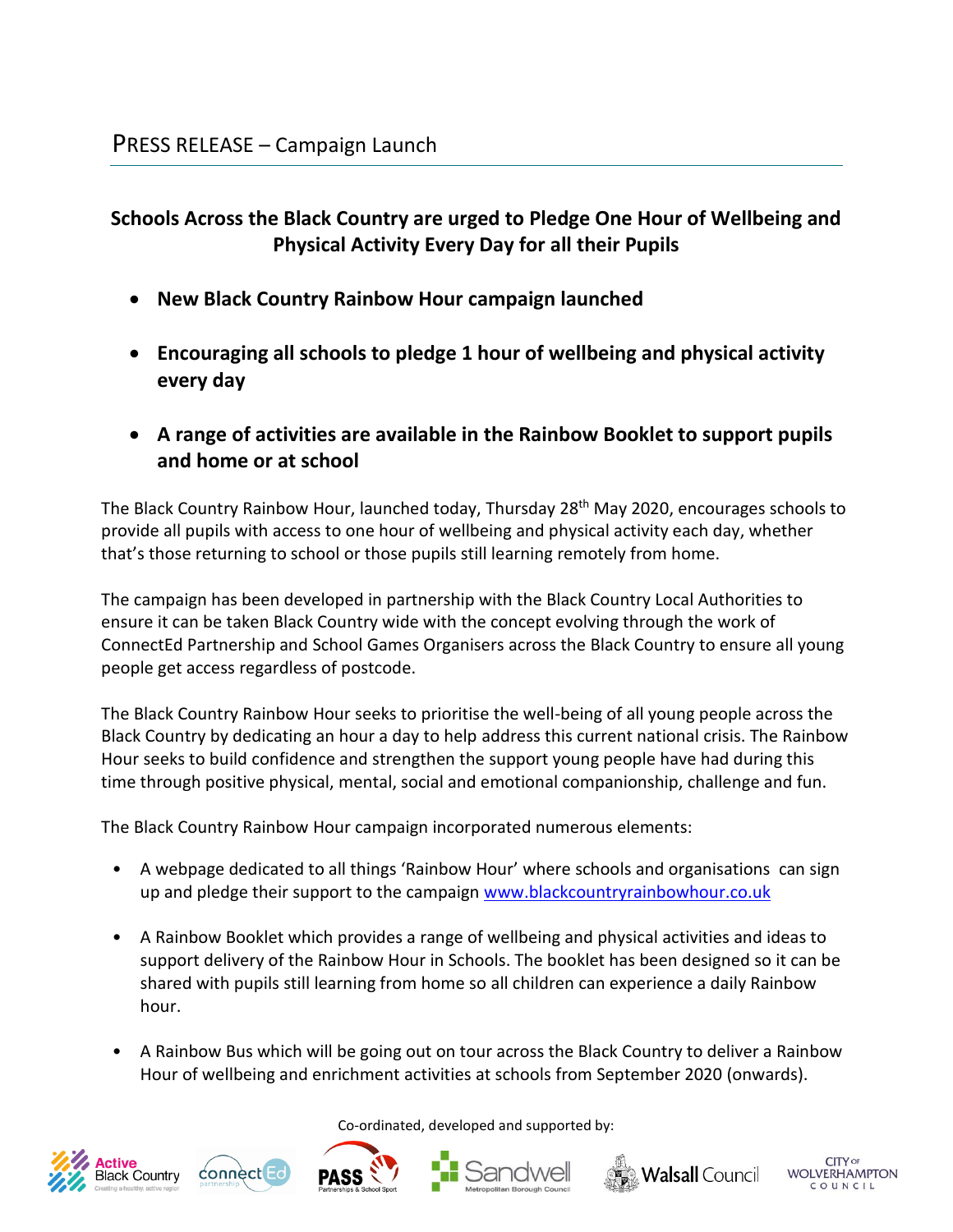The **Physical Activity and School Sport (PASS) team in Wolverhampton,** who were integral in developing this campaign, said:

"It is now more than ever vitally important to support the wellbeing of all of our young people, staff and families. We have recognised that through physical, emotional and creative activities we can support the recovery of the health of our children and to start to move forward positively in these challenging times. Physical Activity in its wider offer through a Black Country Rainbow Hour will help support and guide schools.

## **Ian Carey, Active Black Country Director added:**

"Active Black Country are delighted to be working with Black Country Local Authorities and Education partners on this campaign. It is so important that schools are encouraged to put wellbeing at the heart of all learning for their pupils, whether they are back at school or learning from home. The Black Country Rainbow Hour is flexible in approach so schools can tailor it to their school day, through positive physical, mental, social and emotional companionship, challenge and fun. We want to support schools as much as we can during this uncertain time and the Black Country Rainbow Hour is a great way we can do this."

## **Nicola Davis Executive Principal for Amethyst Trust, Wolverhampton** commented:

"Our Trust is running a virtual school and we are really proud of the engagement of both students and staff. Our students and staff are fully engaged each day with, 'Amethyst Happiness Hour' that supports children's and staffs emotional, social well-being and reflects the principles of the Black Country Rainbow Hour but in a secondary setting. It creates a real buzz within our communities including our parents; last week we reached 100% of our children and we were trending on Twitter!

In these unprecedented times of worry we need to remind everyone that happiness is not something readymade but comes from our own actions and it serves us all well to reflect and concentrate on our emotional and social well-being."

Schools can download copies of the Rainbow Booklet and pledge their support to the campaign at [www.blackcountryrainbowhour.co.uk](http://www.blackcountryrainbowhour.co.uk/)

Co-ordinated, developed and supported by:

You can follow the campaign on social media - **#BlackCountryRainbowHour**

**-ENDS-**

**Editors notes** 











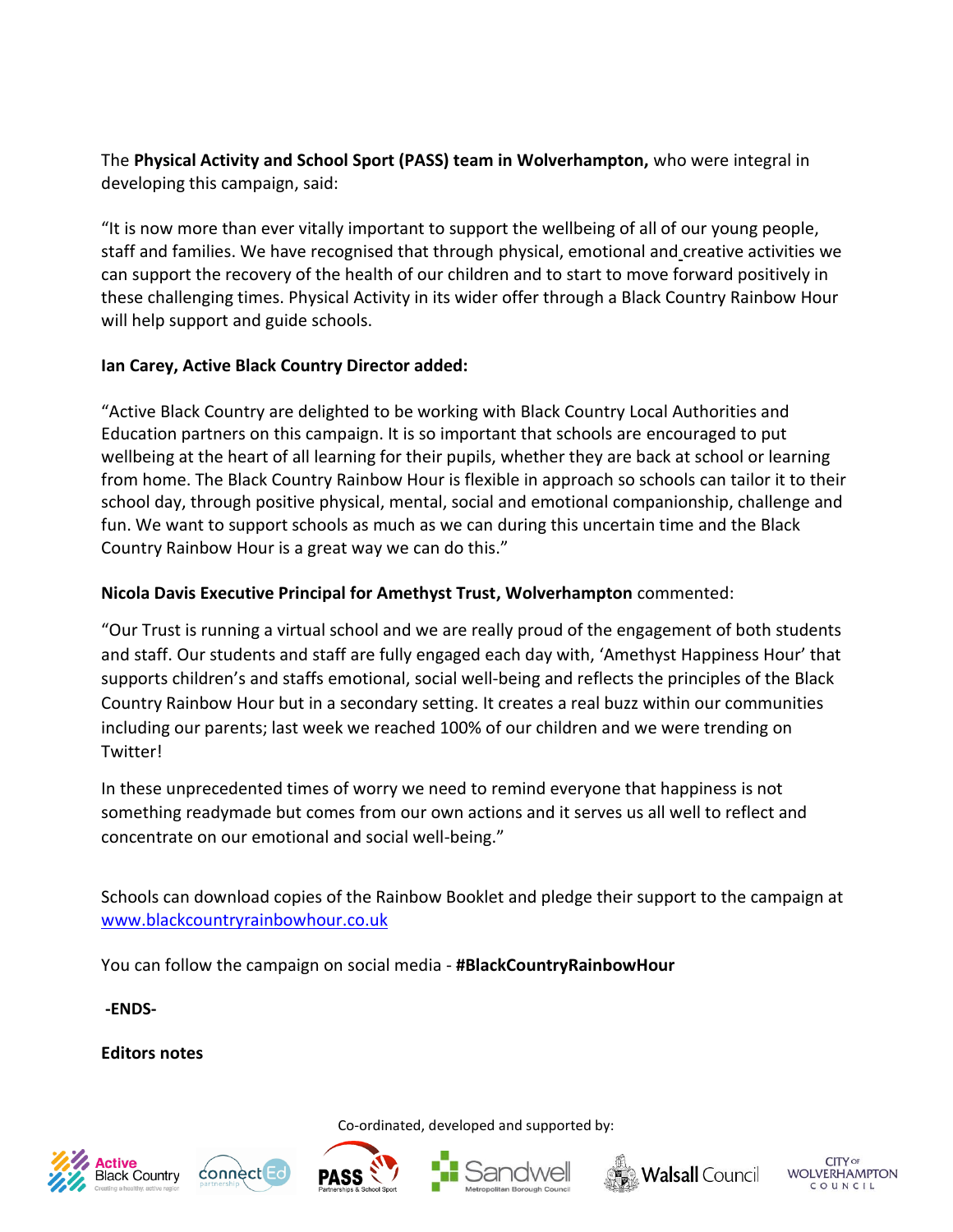**Active Black Country** is a small committed partnership, operating as the strategic lead for Sport and Physical Activity across the Black Country region. They have a passionate belief that physical activity and sport can improve people's lives and that it is every resident's right to be physically active and play sport.

The partnership aims to create a healthy active region and get our 300,000 inactive residents active, keep them active and promote the Black Country region as a great place to live, work, learn and play.

The partnership's core purpose is to **understand** the regions communities and residents, **connect and collaborate** to align strategic priorities and **influence** policy and investment to get more residents active and realising the benefits of an active lifestyle.

For more information visit [www.activeblackcountry.co.uk](http://www.activeblackcountry.co.uk/) or follow on twitter **@BCBeActive**

**ConnectEd Partnership** is an inclusive, not for profit schools' company based in Wolverhampton whose vision is to improve educational opportunity and outcomes for all children and young people. It is a unique collaboration of over 100 schools and is managed by schools to provide an extensive and varied range of support through the core elements of membership – these include partnership working, procurement, provision of services, shared resources and expertise.

ConnectEd Partnership also benefits from an established Teaching School that provides a strategic framework for a school led system across Partnership schools and a nationally recognised unique physical activity and school sport team who work alongside strategic partners to develop physical education and sport programmes that will develop children and families, encouraging healthy and active lifestyles.

For further information visit: [www.connectedpartnership.com](http://www.connectedpartnership.com/)

**Physical Activity and School Sport (PASS) – Wolverhampton** is a partnership which consists of 3 SGOs from the original Sports Colleges (Our Lady & St Chads, Smestow and Westcroft Schools) which sits within the City of Wolverhampton, ConnectEd Partnership, WASPs (Primary Sports Organisation) and SSAW (Secondary Sports Organisation). PASS supports every child within the city regardless of postcode to access PE, PA and School Sport.











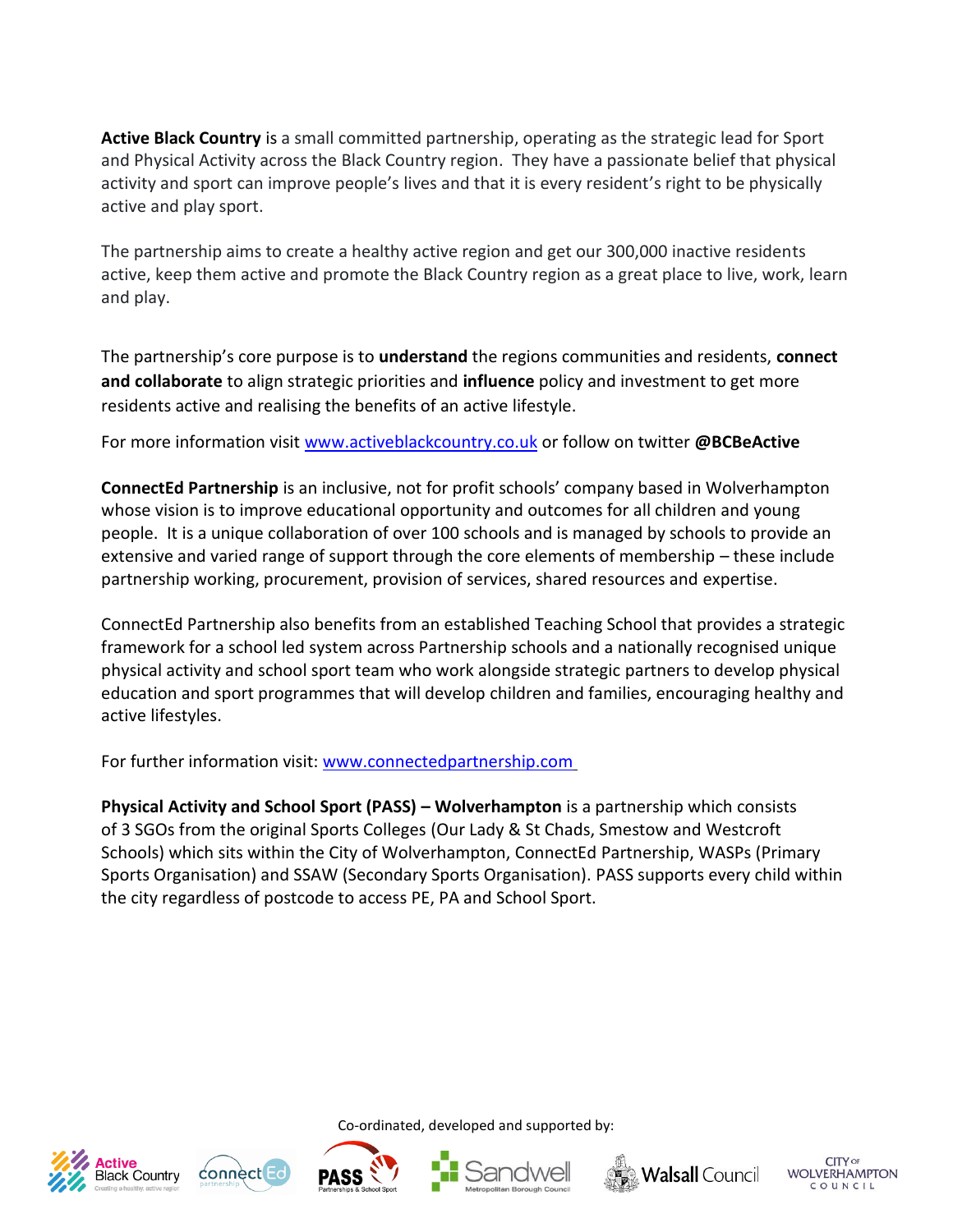# <span id="page-14-0"></span>**[Insert school name] signs up to support the Black Country Rainbow Hour**

{SCHOOL NAME} is delighted to be part of the Black Country Rainbow Hour campaign. The campaign, launched recently, aims to provide all pupils across the Black Country with access to one hour of wellbeing and physical activity each day.

The campaign has been developed in partnership with the Black Country Local Authorities to ensure it can be taken Black Country wide with the concept evolving through the work of ConnectEd Partnership and School Games Organisers across the Black Country to ensure all young people get access regardless of postcode.

{SCHOOL NAME} is one of the first schools to pledge support.

In pledging support for the campaign, the school will talk to other schools about the Black Country Rainbow Hour and encourage all members and external delivery partners of the school to be involved.

INSERT QUOTE FROM SCHOOL

# INSERT APPROPRIATE QUOTE FROM APPROVED QUOTES LIST

Any school from across the Black Country can get involved. Schools can download copies of the Rainbow Booklet and pledge their support to the campaign at [www.blackcountryrainbowhour.co.uk](http://www.blackcountryrainbowhour.co.uk/)

You can follow the campaign on social media - **#BlackCountryRainbowHour**

**-ENDS-**

# **Editors notes**

**Active Black Country** is a small committed partnership, operating as the strategic lead for Sport and Physical Activity across the Black Country region. They have a passionate belief that physical activity and sport can improve people's lives and that it is every resident's right to be physically active and play sport.











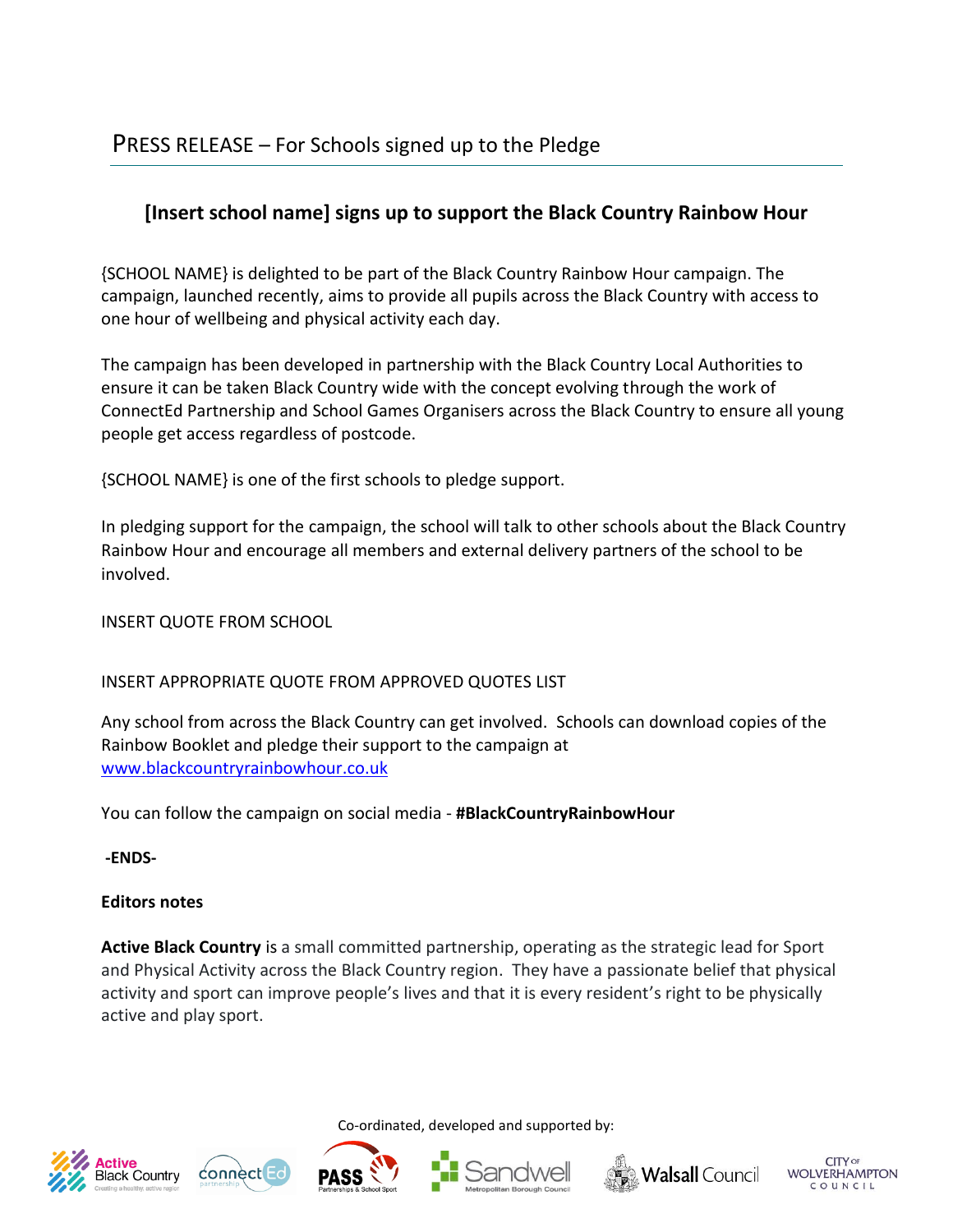The partnership aims to create a healthy active region and get our 300,000 inactive residents active, keep them active and promote the Black Country region as a great place to live, work, learn and play.

The partnership's core purpose is to **understand** the regions communities and residents, **connect and collaborate** to align strategic priorities and **influence** policy and investment to get more residents active and realising the benefits of an active lifestyle.

For more information visit [www.activeblackcountry.co.uk](http://www.activeblackcountry.co.uk/) or follow on twitter **@BCBeActive**

**ConnectEd Partnership** is an inclusive, not for profit schools' company based in Wolverhampton whose vision is to improve educational opportunity and outcomes for all children and young people. It is a unique collaboration of over 100 schools and is managed by schools to provide an extensive and varied range of support through the core elements of membership – these include partnership working, procurement, provision of services, shared resources and expertise.

ConnectEd Partnership also benefits from an established Teaching School that provides a strategic framework for a school led system across Partnership schools and a nationally recognised unique physical activity and school sport team who work alongside strategic partners to develop physical education and sport programmes that will develop children and families, encouraging healthy and active lifestyles.

For further information visit: [www.connectedpartnership.com](http://www.connectedpartnership.com/)

**Physical Education and School Sport – Wolverhampton** is a partnership which consists of 3 SGOs from the original Sports Colleges (Our Lady & St Chads, Smestow and Westcroft Schools) which sits within the City of Wolverhampton, ConnectEd Partnership, WASPs (Primary Sports Organisation) and SSAW (Secondary Sports Organisation). PASS supports every child within the city regardless of postcode to access PE, PA and School Sport.